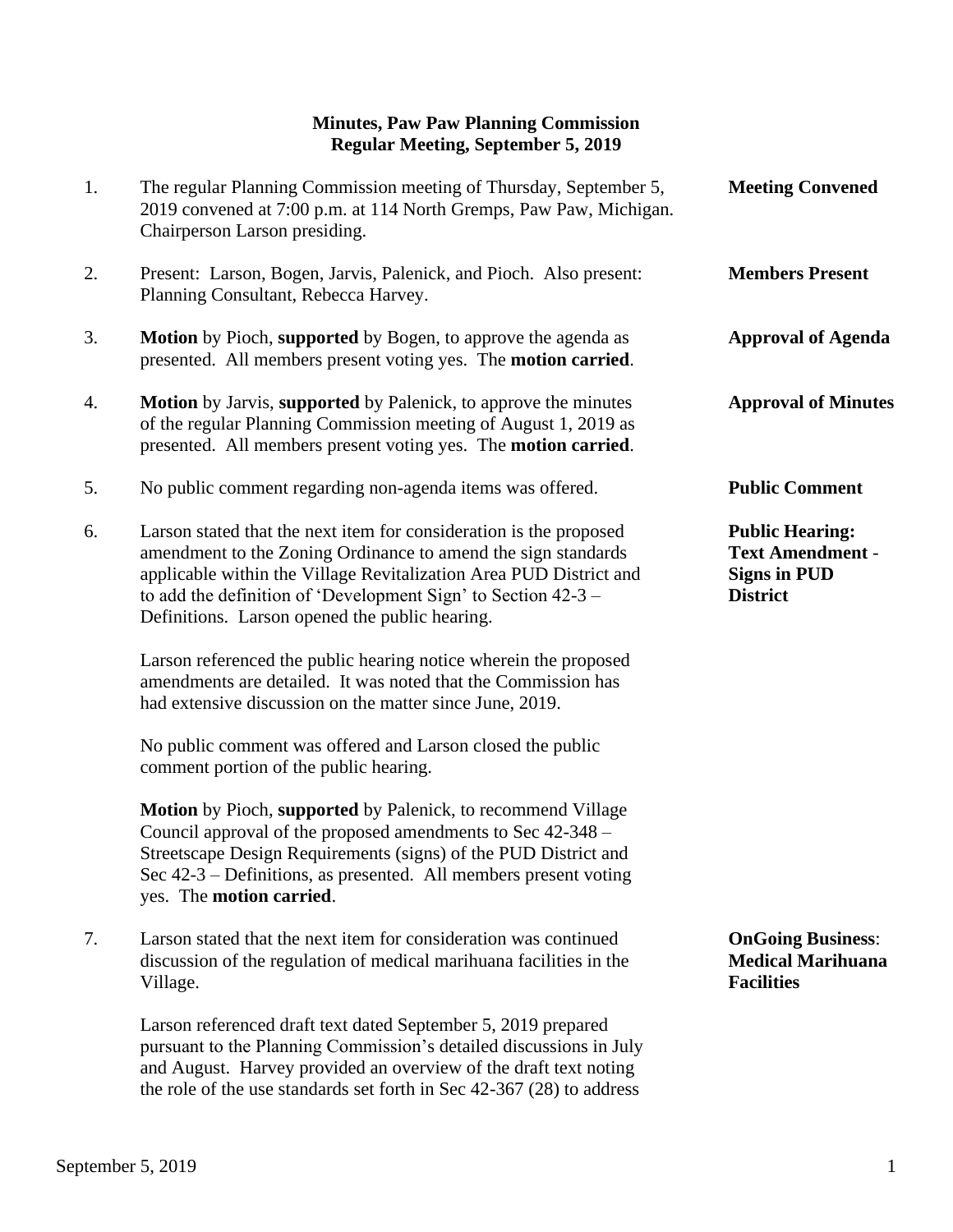facility impact concerns and the consistency of the draft text with the adopted ordinance of Paw Paw Township.

 Larson expressed concern that the draft text does not include a standard for separation of facilities from schools, parks, etc. Planning Commission members noted that the matter had been discussed in August and consensus reached to not include the minimum parcel size standard or the facility separation requirements found in the Paw Paw Township ordinance. It was further noted that use standard #7 will allow the Planning Commission to adequately consider locational concerns.

 **Motion** by Jarvis, **supported** by Bogen, to accept the draft text as presented and to schedule same for public hearing in October. All members present voting yes. The **motion carried**.

8. Larson stated that the next item for consideration is the proposed **New Business**: review and revision of the Zoning Ordinance as it relates to the **Text Amendment** authorization of 'public or municipal buildings' within the Village. **Public/Municipal**

 Harvey provided an overview of the PC Memo dated September 5, 2019, noting the following:

- A 'public or municipal building' is currently only allowed within the CBD, R-O, and I-1/I-2 Districts within the Village . . making those 4 districts the only options available for any municipal building.
- Each of the 4 districts refers to such a use differently. (ie. 'publicly owned building, including government facilities' vs. 'public building and use' vs. 'municipal building and use')
- The Planning Commission should consider the establishment of common/consistent terminology for a 'public or municipal building . . and then 1) amend the CBD, R-O, and I-1/I-2 Districts to allow for said use uniformly; and 2) consider other districts where the Village may want to allow a 'public or municipal building' and amend those districts accordingly.

Don Stull, Paw Paw Township Supervisor was present and spoke to the recent work by the Township to identify a site for a new fire station and the results of the site search study. He noted that the Zoning Ordinance question was initially raised in response to the Township's efforts to locate appropriately-zoned property in the Village. Fire Department personnel were also present to provide background on the needs of the Department and the objectives of the new fire station location.

Planning Commission discussion ensued pursuant to the Memo and the

**Buildings**